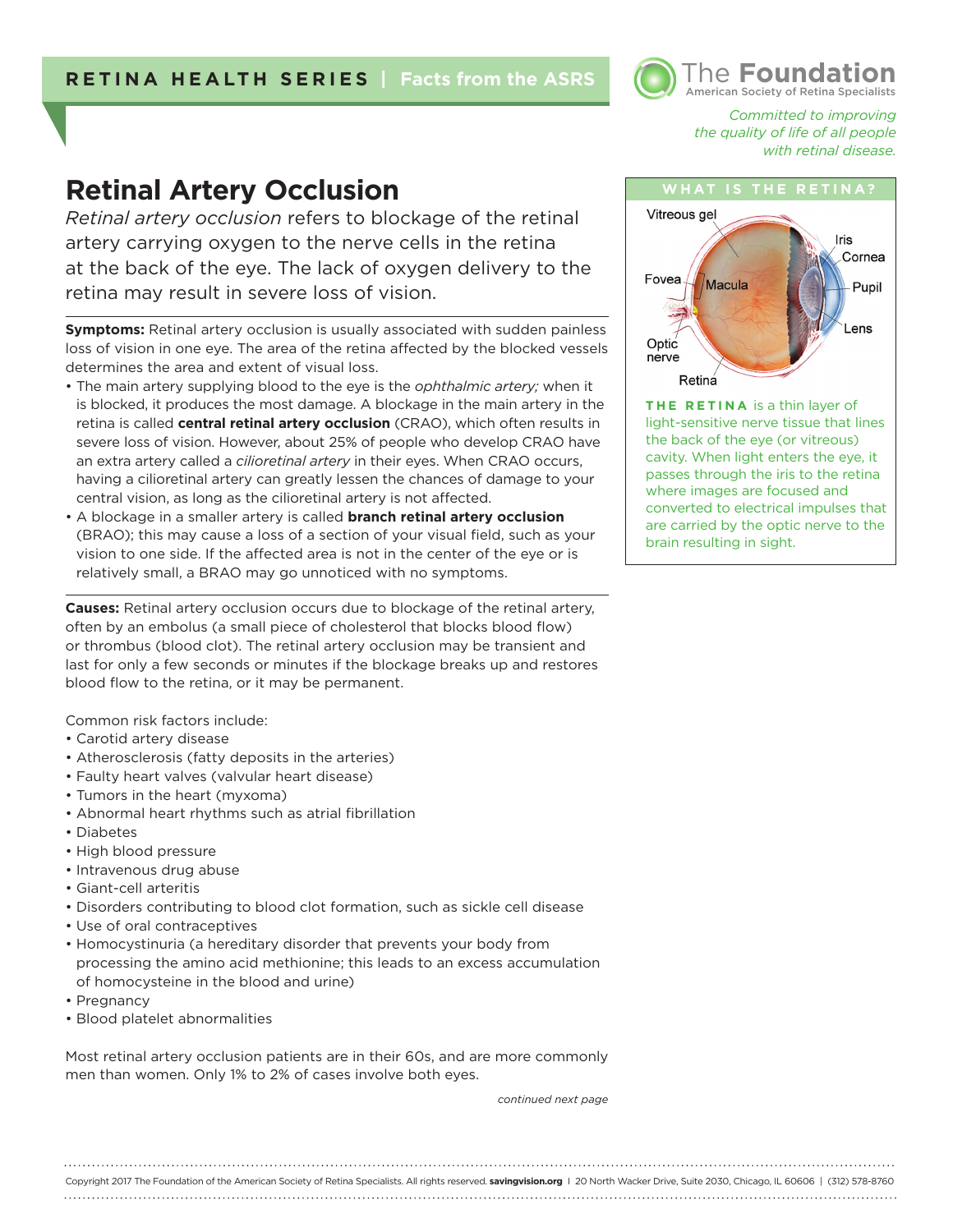## Retinal Artery Occlusion *continued from previous page*

**Diagnostic Testing: CRAO is usually** diagnosed by a dilated eye examination that shows a "cherry red spot," where the center of the **macula** appears red, with the surrounding retina pale due to the lack of blood flow. (Figure 1) BRAO appears as an area of superficial retinal whitening along the blocked vessel. (Figure 2)

The whitening of the retina generally lasts 4 to 6 weeks before fading. **Fluorescein angiography (FA)** shows a delay in filling of the retinal arteries. (Figure 3) **Optical coherence tomography (OCT)** provides detailed images of the central retina, and shows swelling in the inner layers of the retina in the affected area, which over time atrophy, becoming much thinner than normal.

**Treatment and Prognosis: Unfortunately,** there is no clinically proven treatment for CRAO. Several therapies may be used including:

- Hyperventilation—inhaling *carbogen,*  a mixture of 95% oxygen and 5% carbon dioxide, to attempt to dilate the retinal arteries and cause the clot to dislodge
- Paracentesis (removal of fluid from the front of the eye using a small-gauge needle) to lower the intraocular pressure to try to dislodge the embolus
- Lowering the **intraocular pressure** with medication
- Ocular massage with a thumb to dislodge the clot

However, for any treatment to be potentially effective in CRAO, it must be deployed within a short time window, probably within 4 to 6 hours after symptoms begin. Unfortunately, none of these therapies have been shown to predictably alter the natural history of disease.

*continued next page*



#### **Figure 1**

Central retinal vein occlusion (CRAO) with cherry red spot. Mehul A. Shah, MD. Retina Image Bank 2014; Image 19815. ©American Society of Retina Specialists.



#### **Figure 2**

Branch retinal vein occlusion (BRAO) showing retinal whitening in the area of blockage. John S. King, MD. Retina Image Bank 2014; Image 18552. ©American Society of Retina Specialists.



#### **Figure 3**

Fluorescein angiogram of CRAO showing sparing of the cilioretinal artery. Courtney Crawford, MD. Retina Image Bank 2017; Image 26792. ©American Society of Retina Specialists.

Copyright 2017 The Foundation of the American Society of Retina Specialists. All rights reserved. **savingvision.org** I 20 North Wacker Drive, Suite 2030, Chicago, IL 60606 | (312) 578-8760